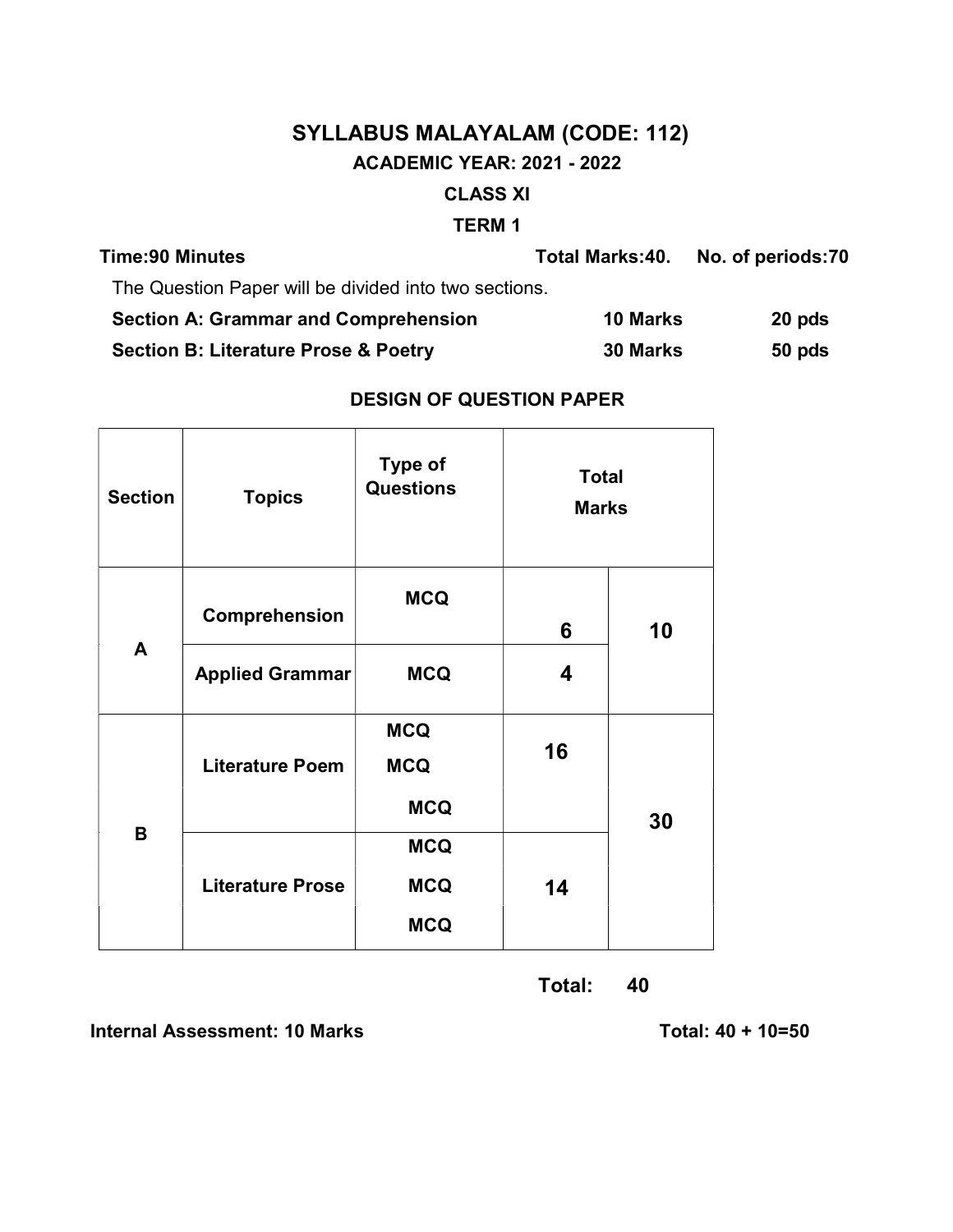# SYLLABUS MALAYALAM (CODE: 112) ACADEMIC YEAR: 2021 - 2022 CLASS XI TERM 1

| <b>Time:90 Minutes</b>                                                     | <b>Total Marks:40</b>                     | <b>Total Periods:70</b> |
|----------------------------------------------------------------------------|-------------------------------------------|-------------------------|
| A. Grammar and Comprehension                                               |                                           |                         |
| a. Applied Grammar                                                         |                                           | <b>4Marks</b>           |
| (i) Parts of Speech                                                        |                                           |                         |
| b. Comprehension<br>(a) Comprehension of an unseen passage followed by MCQ |                                           | <b>6Marks</b>           |
| B. Literature - Prose, Poetry - 30 Marks                                   |                                           |                         |
| PRESCRIBED BOOK: HIGHER SECONDARY MALAYALAM PLUS I,                        |                                           |                         |
| GOVERNMENT OF KERALA - SCERT (2016 EDITION)                                |                                           |                         |
| a. Prose: - 02Lessons-                                                     |                                           |                         |
| <b>ORMMAYUDE NJARAMBU(P.12)</b><br>1.                                      |                                           |                         |
| 2. CINEMAYUM SAMOOHAVUM(P.39)                                              |                                           |                         |
| Poetry: -:- 03Lessons-<br>b.                                               |                                           |                         |
| SANDARSHANAM (P.9)<br>1.                                                   |                                           |                         |
| OONJALIL(P.65)<br>2.                                                       |                                           |                         |
| PEELIKKANNUKAL(P.85)<br>3.                                                 |                                           |                         |
|                                                                            |                                           |                         |
| <b>Internal Assessment:</b>                                                |                                           |                         |
| 1. Periodic Test                                                           | 5 marks (Pen paper test)                  |                         |
| 2. Language Enrichment Activities.                                         | 5 marks (Speaking & Listening Activities) |                         |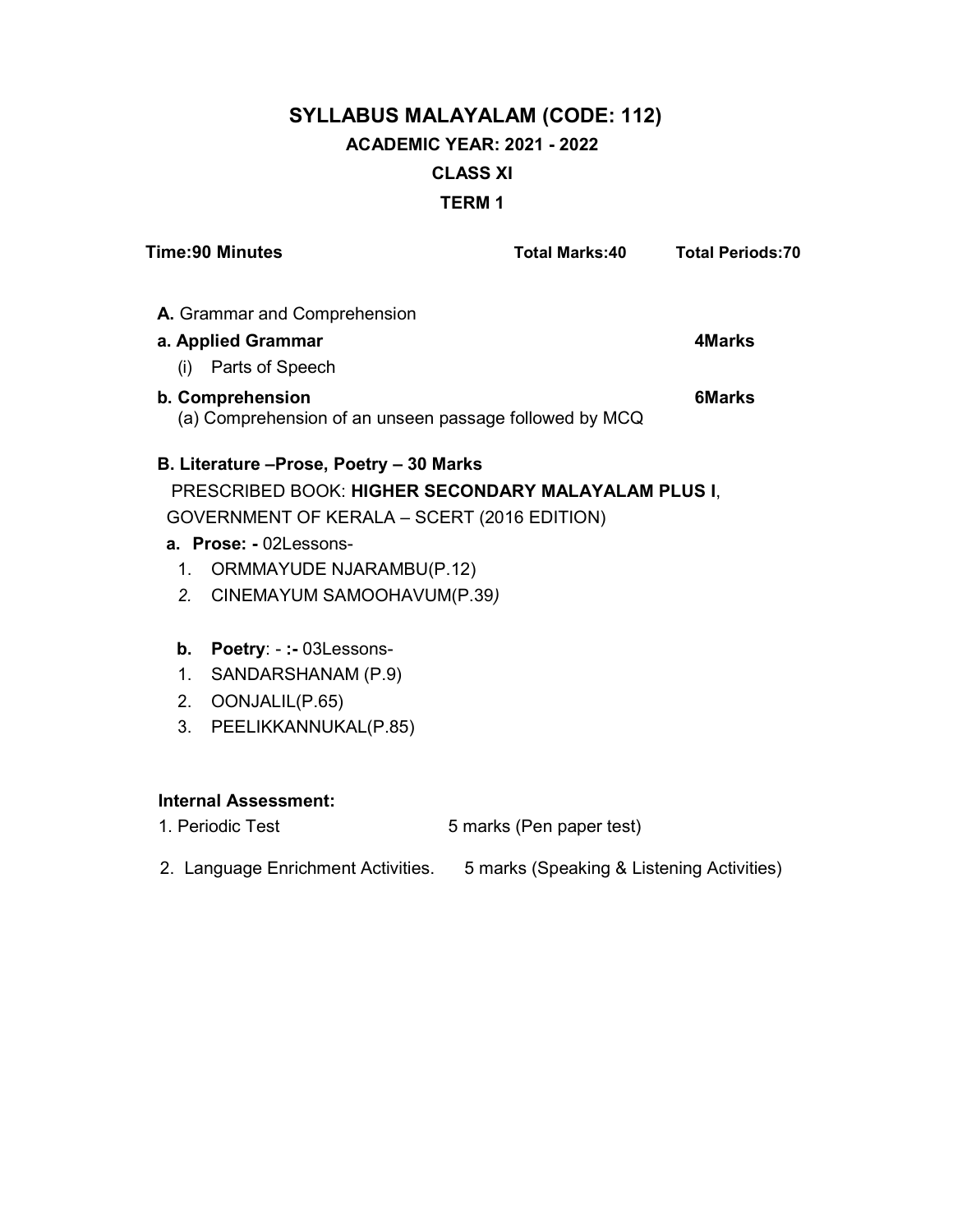# SYLLABUS MALAYALAM (CODE: 112) ACADEMIC YEAR 2021 – 2022 CLASS XI TERM -2

TIME: 2Hrs TOTAL MARKS:40 NO. OF PERIODS:60

The Question Paper will be divided into two sections.

| <b>Section A: Grammar and Composition.</b> | <b>14Marks</b> | 20pds  |
|--------------------------------------------|----------------|--------|
| <b>Section B: Literature.</b>              |                |        |
| (Prose, Poetry & Non detailed)             | 26Marks        | 40 pds |

## DESIGN OF QUESTION PAPER

|                |                                               | Type of     | No. of         | Marks (No of |                                                                                             |  |
|----------------|-----------------------------------------------|-------------|----------------|--------------|---------------------------------------------------------------------------------------------|--|
| <b>Section</b> | <b>Topics</b>                                 | Questio     | Question       | questions x  |                                                                                             |  |
|                |                                               | ns          | S              | Marks)       | <b>Total</b><br><b>Marks</b><br>$\overline{\mathbf{4}}$<br>14<br>10<br>40<br>11<br>26<br>10 |  |
| A              | <b>Applied</b><br><b>Grammar</b>              | <b>VSAQ</b> | 4              | $4x1=4$      |                                                                                             |  |
|                | <b>Essay Writing</b><br><b>Letter Writing</b> | <b>SA</b>   | 1              | $1x5=5$      |                                                                                             |  |
|                |                                               | <b>SA</b>   | 1              | $1x5=5$      |                                                                                             |  |
|                | Literature                                    | <b>SA</b>   | 1              | $1x2=2$      |                                                                                             |  |
|                | -Prose                                        | <b>SA</b>   | 3              | $3x3=9$      |                                                                                             |  |
| B              | Literature<br>-Poem                           | <b>SA</b>   | $\overline{2}$ | $2x2=4$      |                                                                                             |  |
|                |                                               | <b>SA</b>   | $\overline{2}$ | $2x3=6$      |                                                                                             |  |
|                | <b>Non-Detailed</b>                           | LA          | 1              | $1x5=5$      | 5                                                                                           |  |

Internal Assessment:10 Marks Total: 40 + 10 =50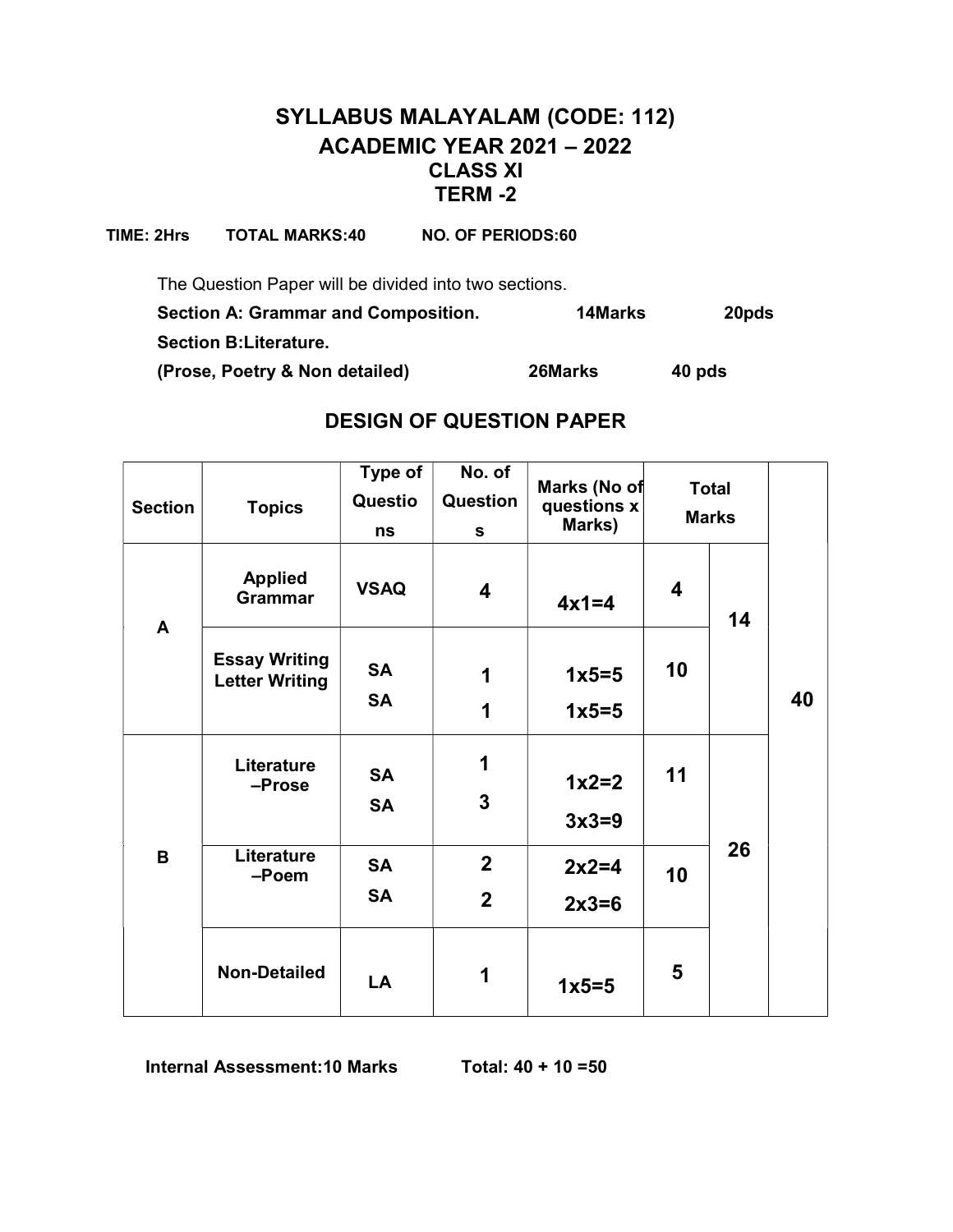#### SYLLABUS FOR MALAYALAM (CODE: 112) ACADEMIC YEAR 2021-2022 CLASS –XI TERM 2

Time:2 hrs. Total Marks:40 Total Periods: 60

1.Grammar and Composition

- A. Applied Grammar (based on recommended text books). 4Marks (i) Idioms and phrases
	- (ii) Transformationofsentences (4 Questions carrying 1 Mark each)
- B. Composition **10Marks** 
	- a. (i) Business letters
		- (ii) Informal (anytopics)

(iii) Formal- Application requesting the authorities for civil amenities, letter to the editor for grievances, application for a jobetc.

b. Paragraph writing on general topics related to day today life experiences (out of 2, 1 should beattempted.)

C .Literature-Prose,Poetry 21 Marks

PRESCRIBED BOOK: HIGHER SECONDARY MALAYALAM PLUS I, GOVERNMENT OF KERALA – SCERT (2016 EDITION)

### a. Prose -2 Lessons

- 1. ANARGHA NIMISHAM(P69)
- 2. KELKKUNNUNDO (P53)
- b. Poetry -2Lessons
	- 1. SANKRAMANAM (P 100)
	- 2. MALSYAM(P31)

Annotations and short questions: -2-mark Qns: -02 Questions each from Prose and poetry. Out of 04 any 03 should be attempted.  $3x2=6$ 3-mark qns: - 3 qns each from poetry and prose. Out of 06 questions any 05 shouldbe attempted. 6x3=15

### C. Literature–Non-detailed- 05 MARKS

### Any 01 out of 02 Questions should be attempted in 150 words. (1X5=5)

- 1. PRESCRIBED BOOK: PRATHIBHASALIKAL BY DR.K.K.RAHULAN, SEP 2009 EDITION. Published: -Poorna Publications, TBS Building GH Road, Kozhikode-673001
- (5 Chapters: 1. K. Kelappan, 2, K.P. Kesavamenon, 3. P.N. Panikkar, 4. Padmasri Dr. P.K. Variyar, 5. MadirashikkarudePriyappetta AKG)

### Internal Assessment: 10

- 1. Periodic Test 5 marks (Pen paper test)
- 
- 2. Language Enrichment Activities 5 marks (Speaking & Listening Activities)
-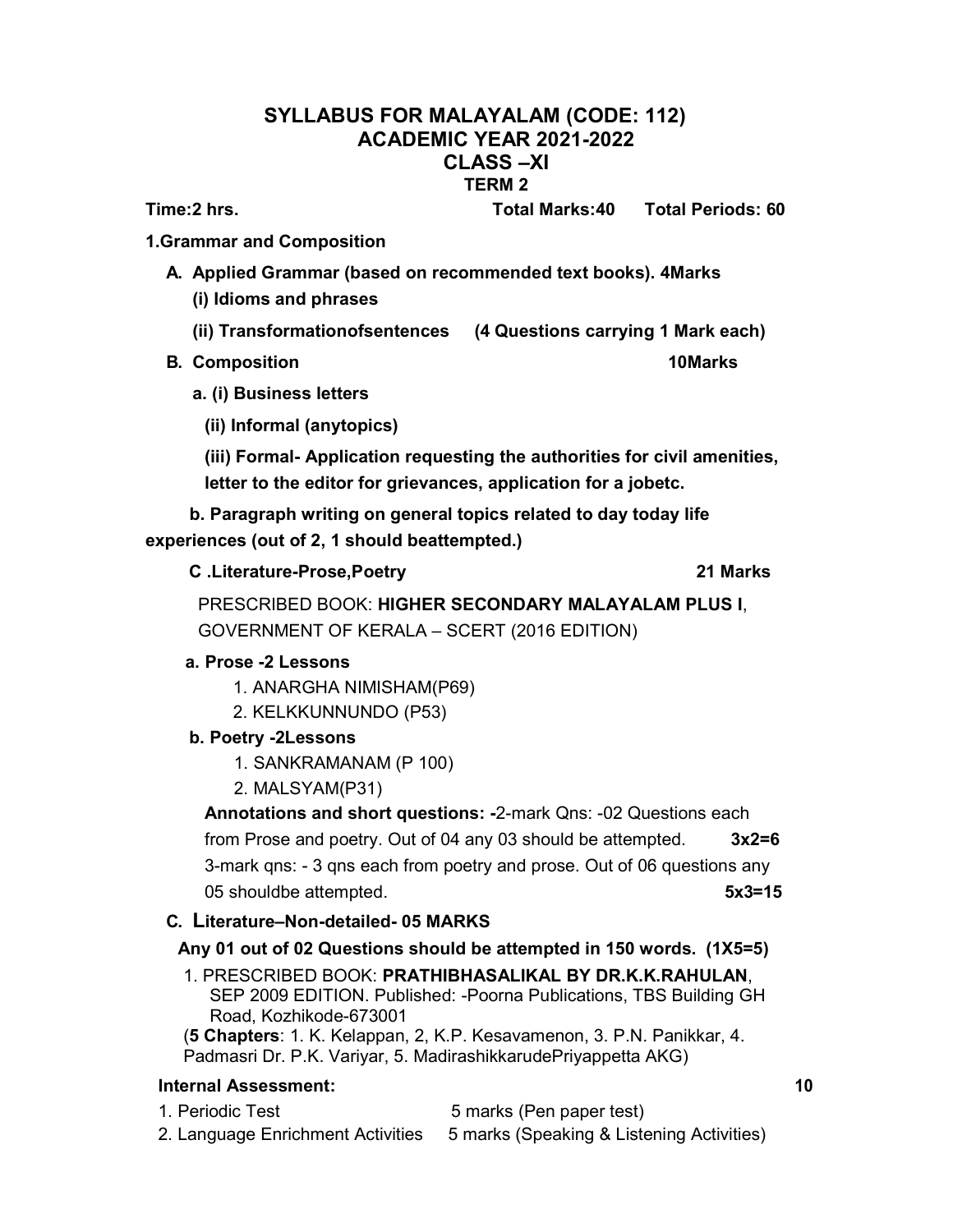# SYLLABUS MALAYALAM (CODE: 112) ACADEMIC YEAR: 2021 - 2022 CLASS XII TERM 1

| <b>Time: 90 Minutes</b> | <b>Total Marks: 40 Total periods: 70</b> |
|-------------------------|------------------------------------------|
|                         |                                          |

The Question Paper will be divided into two sections.

| Section A: Grammar and comprehension<br>10Marks 20pds |  |
|-------------------------------------------------------|--|
|-------------------------------------------------------|--|

Section B : Literature- Prose & Poetry 30 Marks 50 pds

# DESIGN OF QUESTION PAPER

| <b>Section</b> | <b>Topics</b>                    | Type of<br>Question<br>S |    | <b>Total</b><br><b>Marks</b> |    |
|----------------|----------------------------------|--------------------------|----|------------------------------|----|
| A              | Comprehension                    | <b>MCQ</b>               | 6  | 10                           |    |
|                | <b>Applied</b><br><b>Grammar</b> | <b>MCQ</b>               | 4  |                              | 40 |
|                |                                  | <b>MCQ</b>               | 16 |                              |    |
|                | Literature Poem                  | <b>MCQ</b>               |    |                              |    |
| B              |                                  | <b>MCQ</b>               |    | 30                           |    |
|                |                                  | <b>MCQ</b>               |    |                              |    |
|                | <b>Literature Prose</b>          | <b>MCQ</b>               | 14 |                              |    |
|                |                                  | <b>MCQ</b>               |    |                              |    |

Total: 40

Internal Assessment:10 Marks Total: 40 + 10=50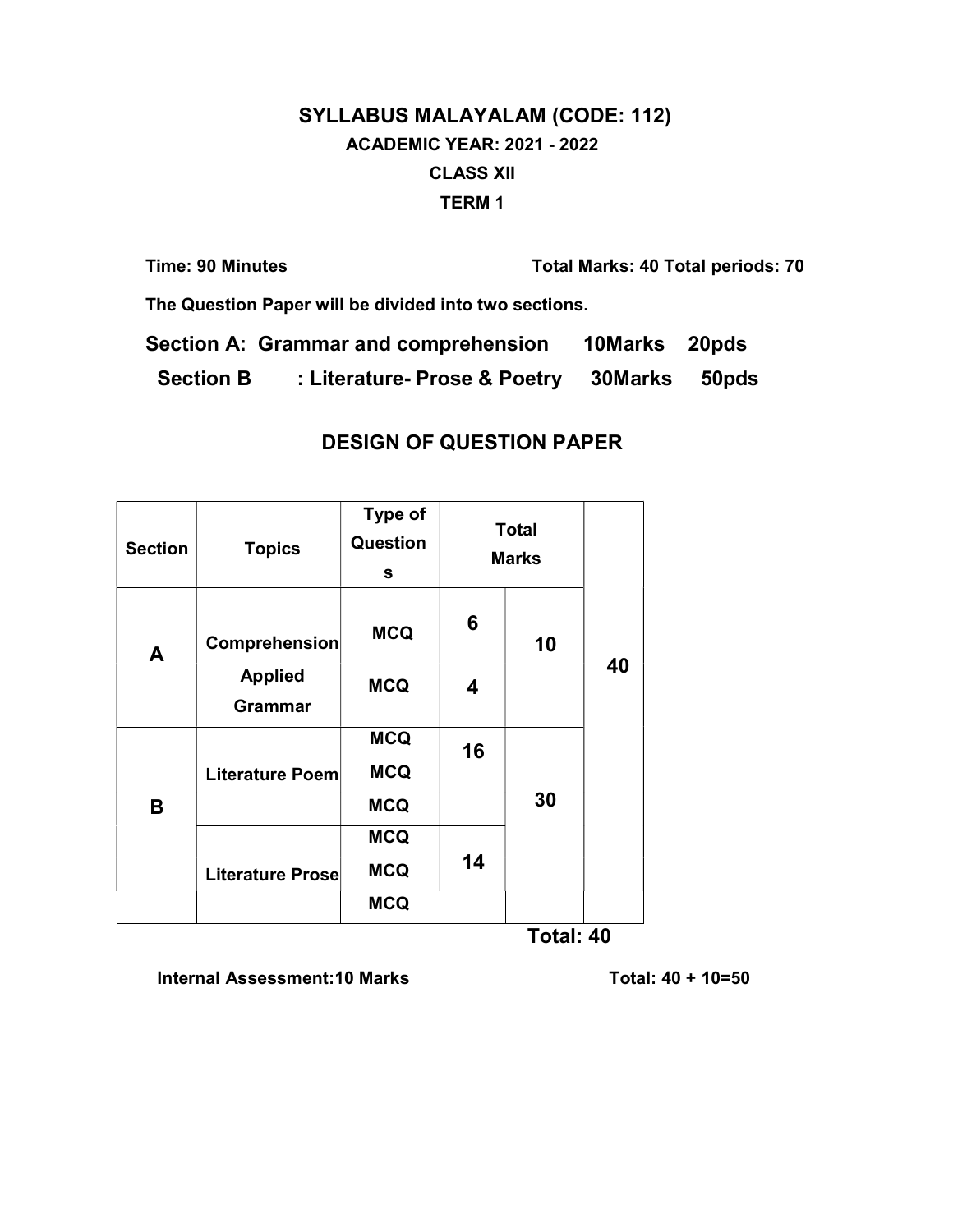# SYLLABUS MALAYALAM (CODE: 112) ACADEMIC YEAR: 2021 - 2022 CLASS XII TERM 1

# Time:90 Minutes Total Marks:40 Total periods:70 1. AppliedGrammar **4Marks** Alankaram

(a) Ulpreksha – Dharmi, Dharmam.

#### 2. Comprehension **6Marks**

(i) Comprehension of an unseen passage followed by MCQ questions.

#### 3. Literature –Prose, Poetry- 30 Marks

# PRESCRIBED BOOK: 'HIGHER SECONDARY MALAYALAM PLUS II' GOVERNMENT OF KERALA – SCERT (2015EDITION)

- a. Prose 02Lessons-
	- 1. AVAKASHANGALUDE PRASHNAM. (P.27)
	- 2. GOULI JANMAM. (P.77)

#### b. Poetry - 02 Lessons-

- 1. KANNADI KAANMOLAVUM. (P.10)
- 2. KIRAATHA VRUTHAM(P.22)

#### Internal Assessment: 10

- 1. PeriodicTest 5 marks (Pen paper test)
- 2. Language Enrichment Activities 5marks (Speaking & Listening Activities)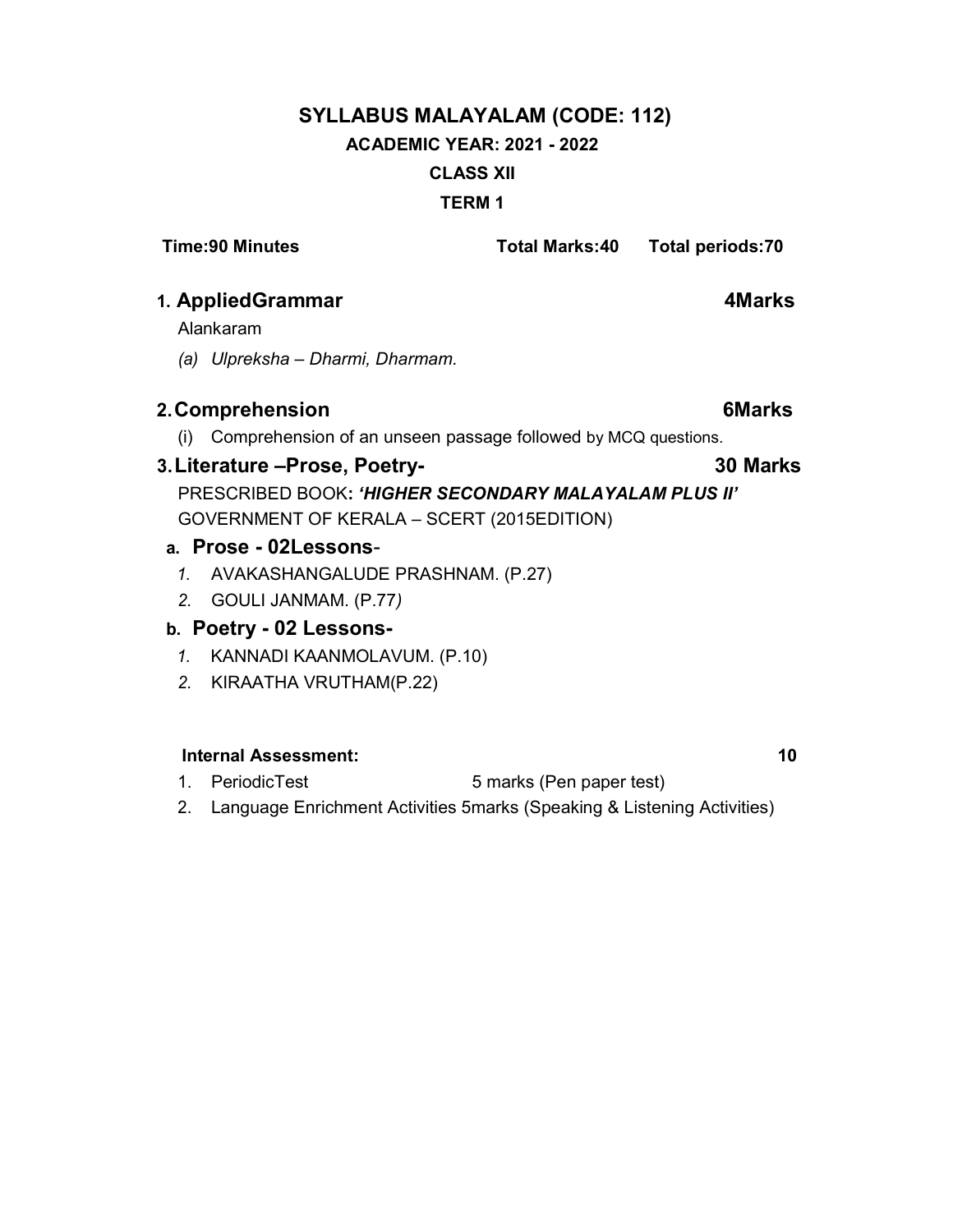# SYLLABUS MALAYALAM (CODE: 112) ACADEMIC YEAR: 2021 - 2022 CLASS – XII TERM 2

| Time:2HRS                    | <b>Total Marks:40</b>                            |         | No.of periods:60 |          |
|------------------------------|--------------------------------------------------|---------|------------------|----------|
|                              | This Question paper is divided into two sections |         |                  |          |
|                              | Section A: Grammar and composition:              |         | 14Marks          | 15 $pds$ |
| Section B: Literature-Prose, |                                                  |         |                  |          |
| Poetry & Non-detailed.       |                                                  | 26Marks |                  | 45pds    |

### DESIGN OF QUESTION PAPER

| <b>Section</b> | <b>Topic</b>                                  | Question<br><b>Type</b> | No. of<br><b>Questions</b> | <b>Marks</b><br>(No of Qns x<br>Marks) |                         | <b>TOTAL</b><br><b>MARKS</b> |    |  |
|----------------|-----------------------------------------------|-------------------------|----------------------------|----------------------------------------|-------------------------|------------------------------|----|--|
| $\mathbf{A}$   | <b>Applied</b><br><b>Grammar</b>              | <b>VSAQ</b>             | $\mathbf{2}$               | $2x2=4$                                | $\overline{\mathbf{4}}$ | 14                           |    |  |
|                | <b>Essay Writing</b><br><b>Letter Writing</b> | <b>SA</b><br><b>SA</b>  | 1<br>1                     | $1x5=5$<br>$1x5=5$                     | 10                      |                              | 40 |  |
|                | Literature Prose                              | <b>SA</b>               | 1                          | $1x2=2$                                | 11                      |                              |    |  |
|                |                                               | <b>SA</b>               | $\mathbf{3}$               | $3x3=9$                                |                         |                              |    |  |
| B              | Literature Poem                               | <b>SA</b>               | $\overline{2}$             | $2x2=4$                                | 10                      | 26                           |    |  |
|                |                                               | <b>SA</b>               | $\overline{2}$             | $2x3=6$                                |                         |                              |    |  |
|                | <b>Non Detailed</b>                           | LA                      | 1                          | $1x5=5$                                | 5                       |                              |    |  |

Internal Assessment:10 Marks Total: 40 + 10 =50